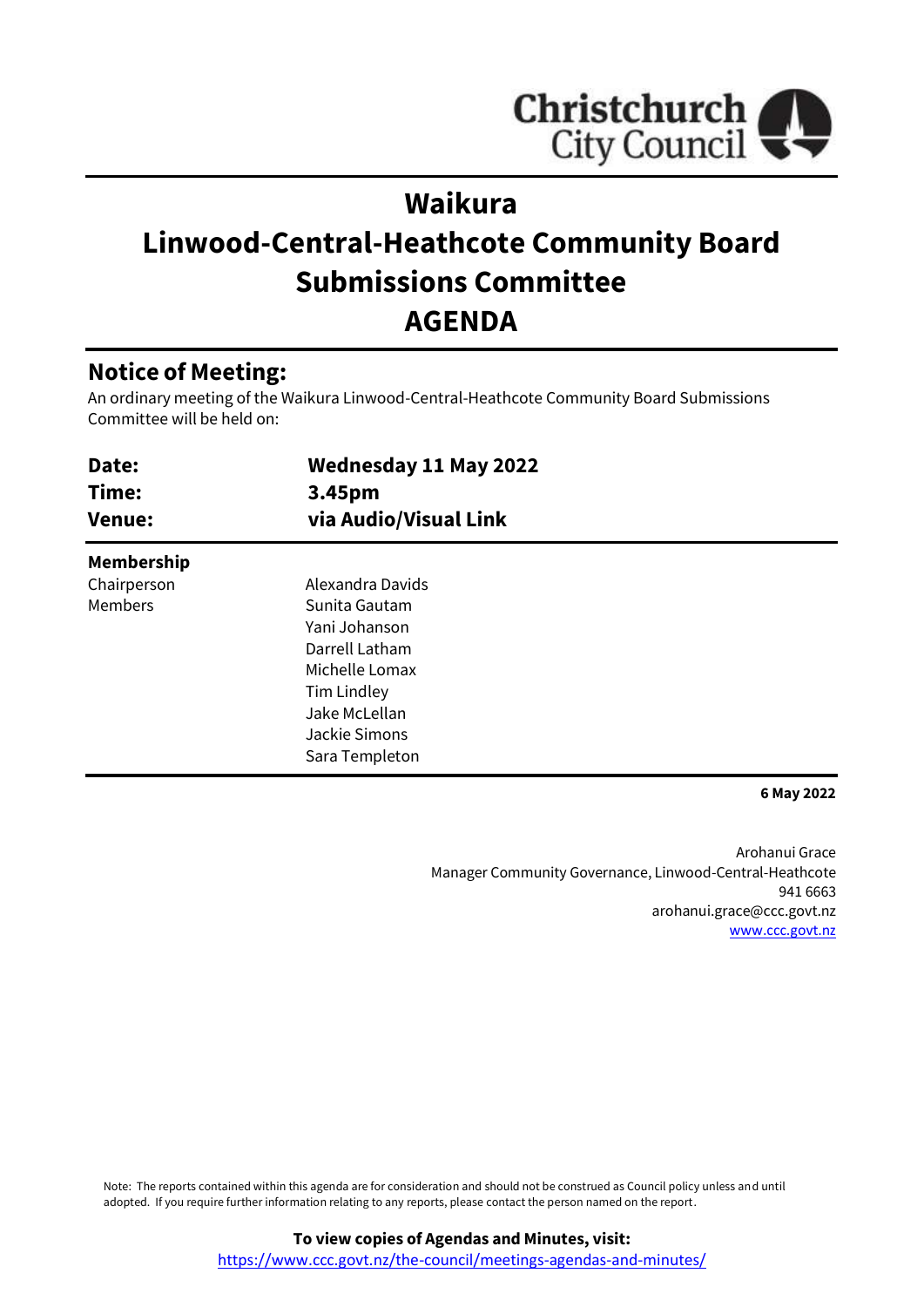



#### Otautahi-Christchurch is a city of opportunity for all

Open to new ideas, new people and new ways of doing things - a city where anything is possible

#### **Principles**

Taking an inter-generational approach Actively collaborating and Being open. to sustainable development, co-operating with other transparent and prioritising the social, economic Ensuring **Building on the** local, regional democratically and cultural wellbeing of the diversity relationship with and national accountable people and communities and interests of Promoting organisations Te Rünanga o Ngài Tahu and the quality of the and the Te Hononga-Council equity, valuing our communities diversity and environment, now Papatipu Rünanga partnership, across the city and the fostering inclusion and into the reflecting mutual understanding district are reflected in **future** decision-making and respect **Community Outcomes Resilient communities** Liveable city **Healthy environment** Prosperous economy Strong sense of community Vibrant and thriving city centre Healthy water bodies Great place for people, business and investment Sustainable suburban and Active participation in civic life High quality drinking water An inclusive, equitable economy rural centres. Safe and healthy communities Unique landscapes and with broad-based prosperity A well connected and accessible indigenous biodiversity are Celebration of our identity for all city promoting active and valued and stewardship through arts, culture, heritage, public transport A productive, adaptive and exercised sport and recreation resilient economic base Sustainable use of resources Sufficient supply of, and Valuing the voices of all cultures and minimising waste access to, a range of housing Modern and robust city and ages (including children) infrastructure and community 21st century garden city facilities we are proud to live in **Strategic Priorities Enabling active Meeting the challenge Accelerating the Ensuring a high quality Ensuring rates are** drinking water supply and connected of climate change affordable and momentum through every means<br>available that is safe and the city needs sustainable communities to own their future sustainable Ensuring we get core business done while delivering on our Strategic Priorities and achieving our Community Outcomes Long Term Plan Engagement with Strategies, Plans and Our service delivery **Monitoring and** the community and<br>partners Partnerships and Annual Plan approach reporting on our progress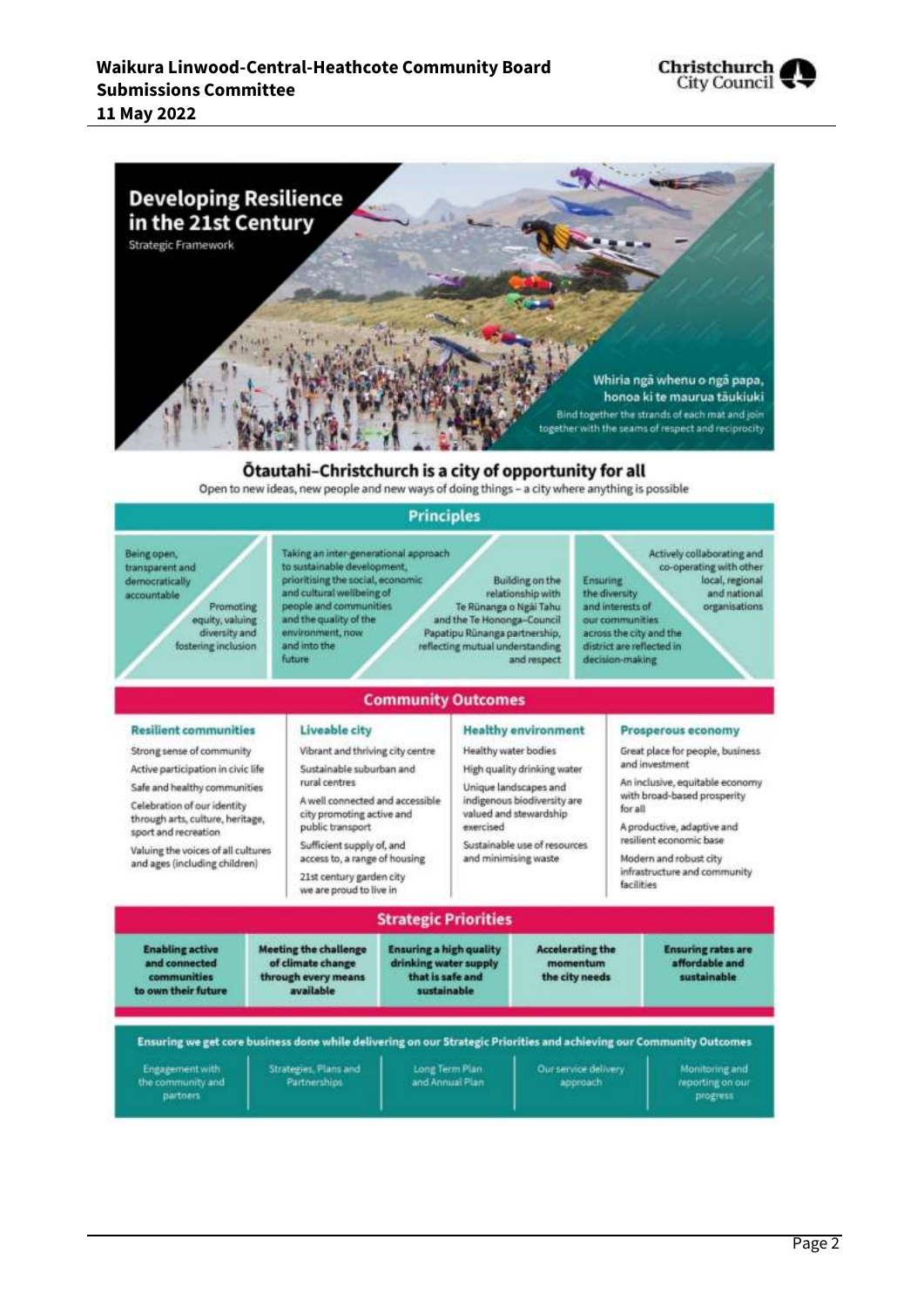

**Part A Matters Requiring a Council Decision Part B Reports for Information Part C Decisions Under Delegation**

### **TABLE OF CONTENTS**

#### **STAFF REPORTS**

| 3. |                                                                             |
|----|-----------------------------------------------------------------------------|
| 4. | Draft Housing and Business Choice Plan Change, Draft Coastal Hazards Plan   |
|    | Change, Draft Heritage Plan Change, Draft Radio Communications Pathway Plan |
|    |                                                                             |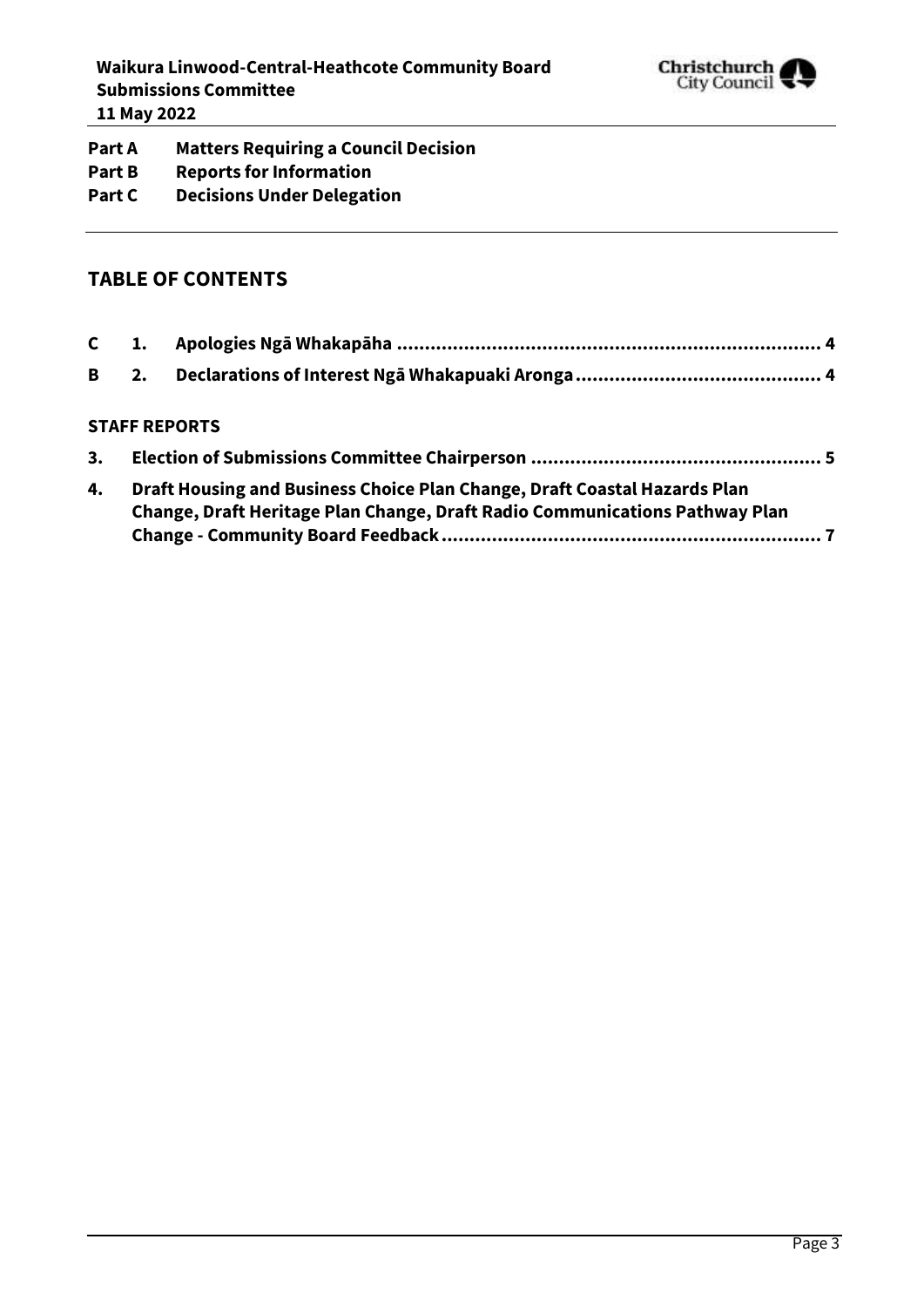

## <span id="page-3-0"></span>**1. Apologies Ngā Whakapāha**

At the close of the agenda no apologies had been received.

## <span id="page-3-1"></span>**2. Declarations of Interest Ngā Whakapuaki Aronga**

Members are reminded of the need to be vigilant and to stand aside from decision making when a conflict arises between their role as an elected representative and any private or other external interest they might have.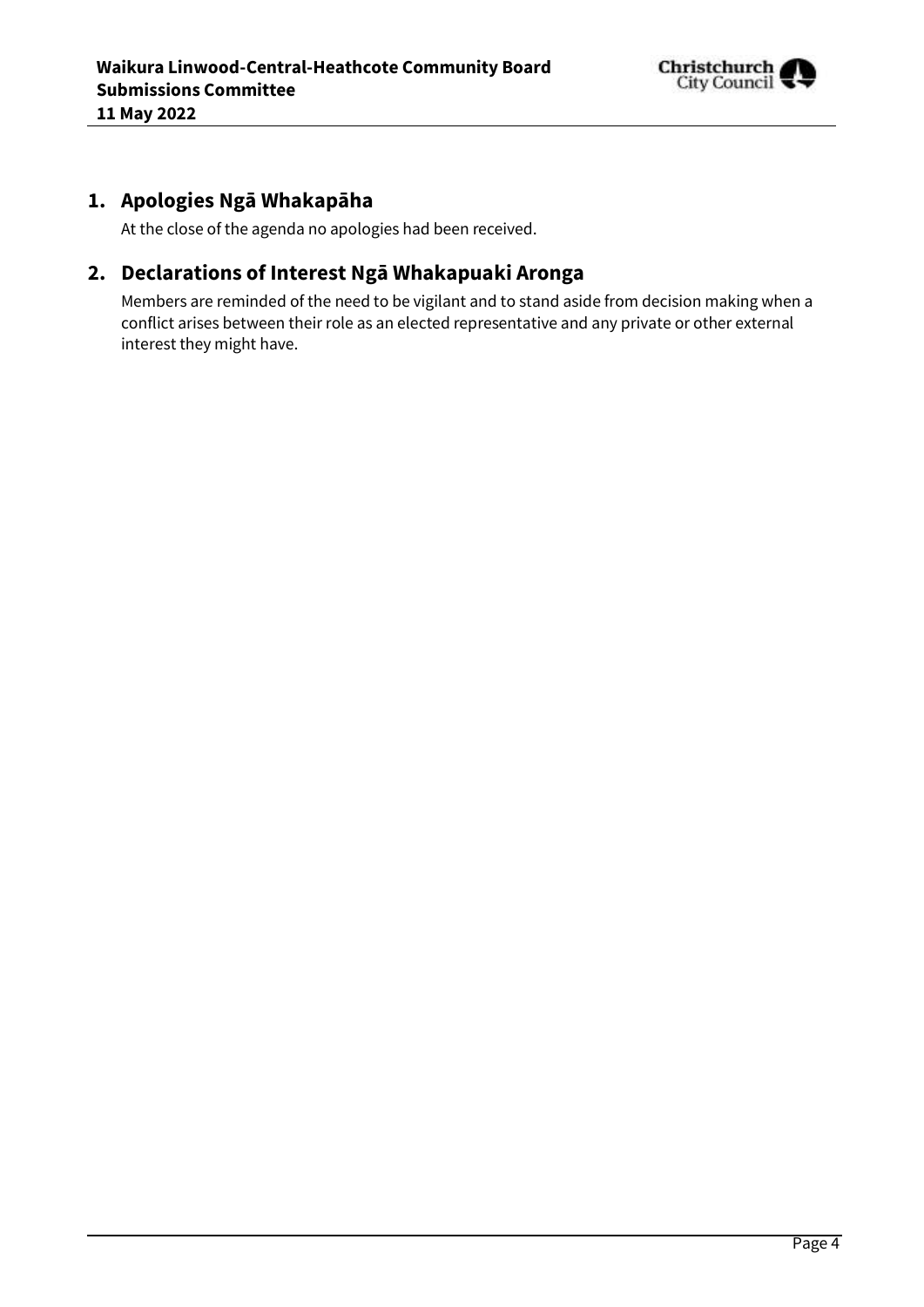

## <span id="page-4-0"></span>**3. Election of Submissions Committee Chairperson**

**Reference / Te Tohutoro:** 22/507416 **Report of / Te Pou Matua:** Liz Beaven, Community Board Adviser liz.beaven@ccc.govt.nz **General Manager / Pouwhakarae:** Mary Richardson, Citizen and Community

#### **1. Brief Summary**

- 1.1 The purpose of this report is for the Waikura Linwood-Central-Heathcote Community Board Submissions Committee to appoint a Chairperson.
- 1.2 At its meeting on 9 December 2019, the Waikura Linwood-Central-Heathcote Community Board resolved to establish a Submissions Committee for the term in order to respond on behalf of the Board to submission opportunities as they arise.
- 1.3 Furthermore, the Board resolved that the Committee Chairperson be appointed by the Submissions Committee.

#### **2. Officer Recommendations Ngā Tūtohu**

That the Waikura Linwood-Central-Heathcote Community Board Submissions Committee:

- 1. Elects a Chairperson of the Waikura Linwood-Central-Heathcote Community Board Submissions Committee for the Committee's 8 April 2022 meeting.
- 2. Delegates to the Committee Chairperson to confirm the Submissions Committee minutes of 11 May 2022.

## **Attachments / Ngā Tāpirihanga**

There are no attachments for this report.

In addition to the attached documents, the following background information is available:

| <b>Document Name</b> | <b>Location / File Link</b> |
|----------------------|-----------------------------|
|                      |                             |

### **Confirmation of Statutory Compliance / Te Whakatūturutanga ā-Ture**

Compliance with Statutory Decision-making Requirements (ss 76 - 81 Local Government Act 2002). (a) This report contains:

- (i) sufficient information about all reasonably practicable options identified and assessed in terms of their advantages and disadvantages; and
- (ii) adequate consideration of the views and preferences of affected and interested persons bearing in mind any proposed or previous community engagement.
- (b) The information reflects the level of significance of the matters covered by the report, as determined in accordance with the Council's significance and engagement policy.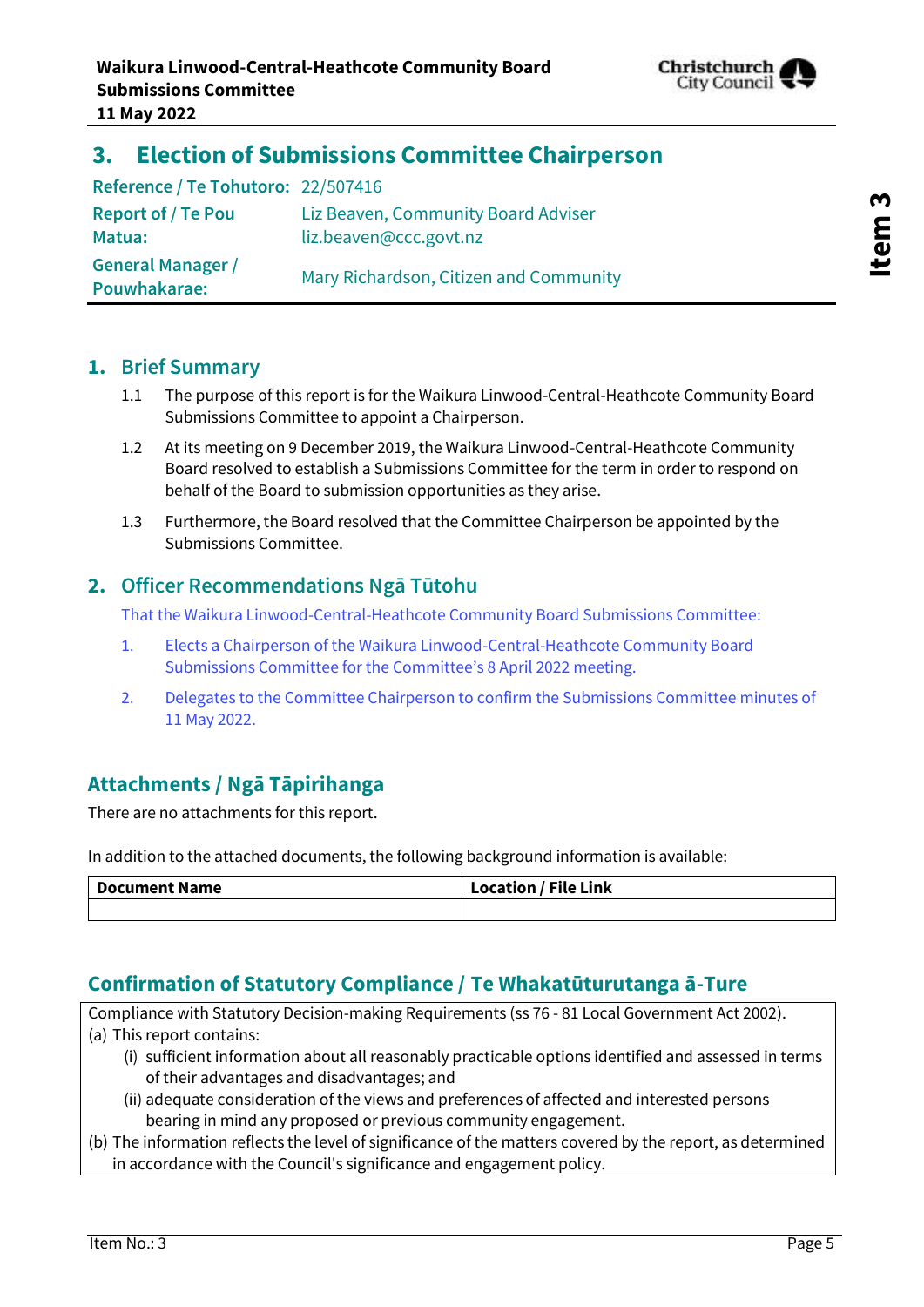

## **Signatories / Ngā Kaiwaitohu**

| Author             | Liz Beaven - Community Board Advisor                                     |  |
|--------------------|--------------------------------------------------------------------------|--|
| <b>Approved By</b> | Arohanui Grace - Manager Community Governance, Linwood-Central-Heathcote |  |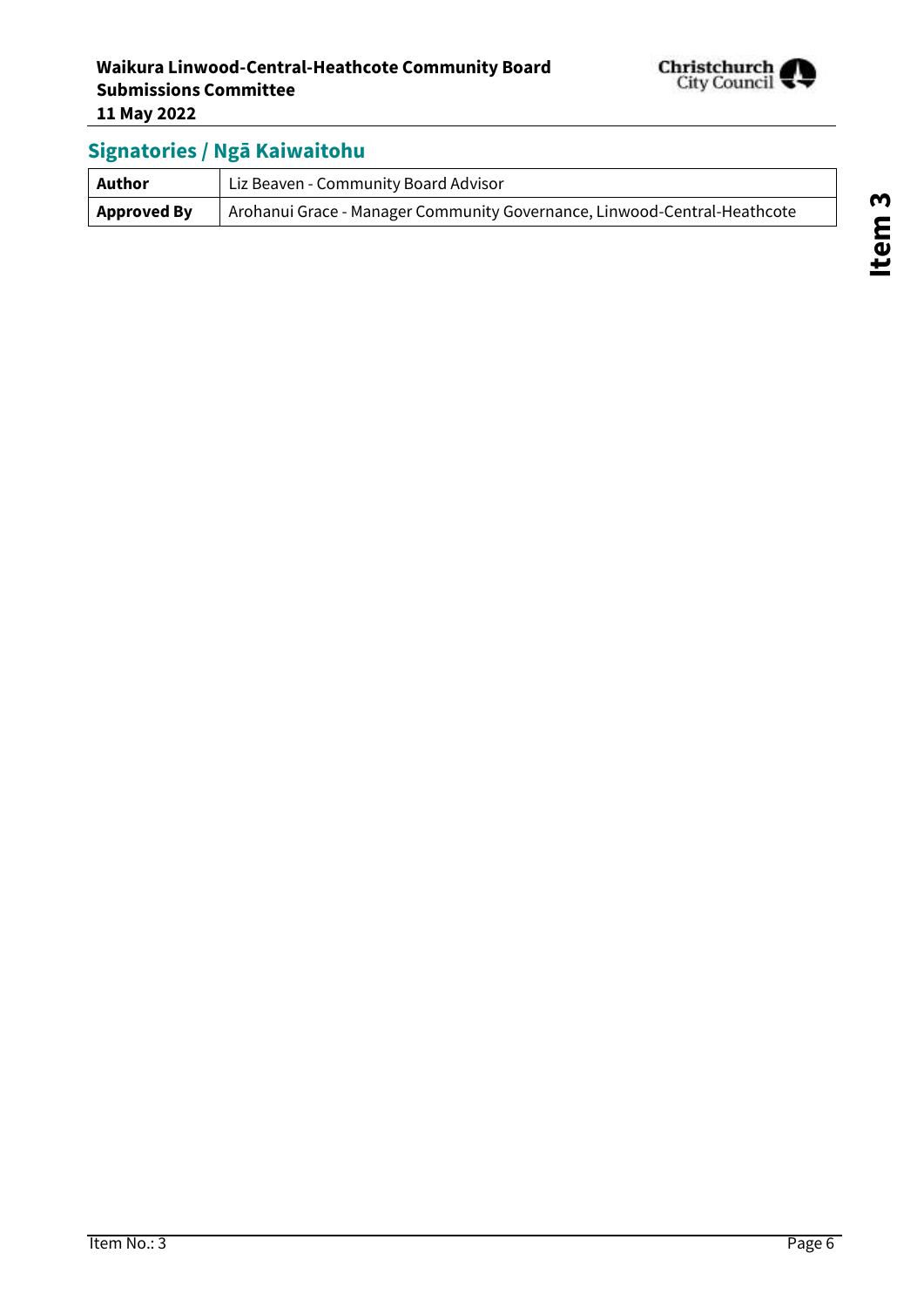

<span id="page-6-0"></span>**4. Draft Housing and Business Choice Plan Change, Draft Coastal Hazards Plan Change, Draft Heritage Plan Change, Draft Radio Communications Pathway Plan Change - Community Board Feedback**

**Reference / Te Tohutoro:** 22/507374

| <b>Report of / Te Pou</b> | Liz Beaven, Community Board Advisor                      |
|---------------------------|----------------------------------------------------------|
| Matua:                    | liz.beaven@ccc.govt.nz                                   |
| <b>General Manager /</b>  | Mary Richardson, General Manager, Citizens and Community |
| Pouwhakarae:              | mary.richardson@ccc.govt.nz                              |

#### **1. Brief Summary**

1.1 The purpose of this report is for the Waikura Linwood-Central-Heathcote Community Board Submissions Committee to consider the preparation of Board Feedback to the Council on the Draft Housing and Business Choice Plan Change, Draft Coastal Hazards Plan Change, Draft Heritage Plan Change and Draft Radio Communications Pathway Plan Change.

#### 1.2 **Draft Housing and Business Choice Plan Change**

Population growth, housing issues, including affordability and climate change are prompting a re-think of Ōtautahi-Christchurch's planning rules. The Council is proposing changes to the District Plan to provide for continued growth and prosperity.

This is to bring the District Plan in line with government direction that has been given via the [National Policy Statement-Urban Development](https://environment.govt.nz/acts-and-regulations/national-policy-statements/national-policy-statement-urban-development/) and the [Resource Management](https://www.legislation.govt.nz/act/public/2021/0059/latest/LMS566049.html)  [\(Enabling Housing Supply and Other Matters\) Amendment Act](https://www.legislation.govt.nz/act/public/2021/0059/latest/LMS566049.html) to enable more development in the city's existing urban footprint.

Some of the changes the Council is making are legal requirements of the new national direction and cannot be influenced by the Council, or community feedback. However, there are some changes that can be adapted based on residents' views such as building heights above the new baselines.

The following links are provided to assist the Submissions Committee in its deliberations:

- Have your Say page[: https://ccc.govt.nz/the-council/haveyoursay/show/505](https://ccc.govt.nz/the-council/haveyoursay/show/505)
- National Policy Statement Urban Development[: https://environment.govt.nz/acts](https://environment.govt.nz/acts-and-regulations/national-policy-statements/national-policy-statement-urban-development/)[and-regulations/national-policy-statements/national-policy-statement-urban](https://environment.govt.nz/acts-and-regulations/national-policy-statements/national-policy-statement-urban-development/)[development/](https://environment.govt.nz/acts-and-regulations/national-policy-statements/national-policy-statement-urban-development/)
- Resource Management (Enabling Housing Supply and Other Matters) Amendment Act[: https://www.legislation.govt.nz/act/public/2021/0059/latest/LMS566049.html](https://www.legislation.govt.nz/act/public/2021/0059/latest/LMS566049.html)
- Proposed Changes to the District Plan[: https://ccc.govt.nz/the-council/plans](https://ccc.govt.nz/the-council/plans-strategies-policies-and-bylaws/plans/christchurch-district-plan/changes-to-the-district-plan/planchange/pc14/)[strategies-policies-and-bylaws/plans/christchurch-district-plan/changes-to-the](https://ccc.govt.nz/the-council/plans-strategies-policies-and-bylaws/plans/christchurch-district-plan/changes-to-the-district-plan/planchange/pc14/)[district-plan/planchange/pc14/](https://ccc.govt.nz/the-council/plans-strategies-policies-and-bylaws/plans/christchurch-district-plan/changes-to-the-district-plan/planchange/pc14/)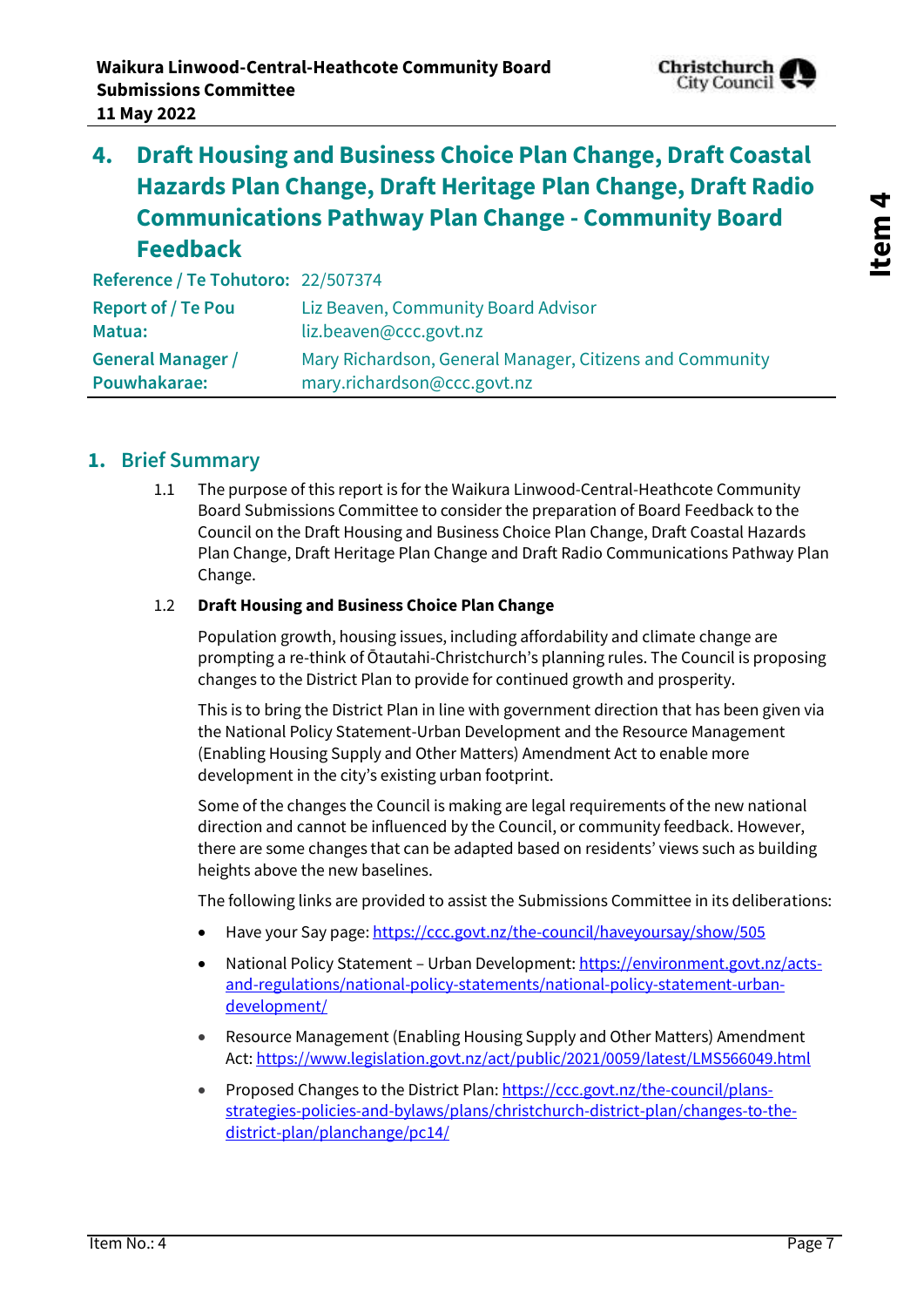

#### 1.3 **Draft Coastal Hazards Plan Change**

Communities in low-lying inland and coastal areas around New Zealand and the world are facing challenges with the impacts of climate change and sea-level rise.

Ōtautahi-Christchurch and Te Pātaka-o-Rākaihautū Banks Peninsula are already experiencing the effects of climate change. The future is expected to bring warmer weather across all four seasons, more days of extreme wind, and more intense rainfall.

This proposed plan change sets out a risk-based approach that involves managing development, land use and subdivision activities according to the level of risk in that location, acknowledging the uncertainty (of when land may be affected by rising sea levels) and the vulnerability of the activity to risk.

The following links are provided to assist the Submissions Committee in its deliberations:

- Have Your Say page[: https://ccc.govt.nz/the-council/haveyoursay/show/504](https://ccc.govt.nz/the-council/haveyoursay/show/504)
- Coastal Hazards webpage: [https://ccc.govt.nz/the-council/plans-strategies-policies](https://ccc.govt.nz/the-council/plans-strategies-policies-and-bylaws/plans/christchurch-district-plan/changes-to-the-district-plan/planchange/pc12/)[and-bylaws/plans/christchurch-district-plan/changes-to-the-district](https://ccc.govt.nz/the-council/plans-strategies-policies-and-bylaws/plans/christchurch-district-plan/changes-to-the-district-plan/planchange/pc12/)[plan/planchange/pc12/](https://ccc.govt.nz/the-council/plans-strategies-policies-and-bylaws/plans/christchurch-district-plan/changes-to-the-district-plan/planchange/pc12/)
- Proposed changes to the District Plan[: https://ccc.govt.nz/the-council/plans](https://ccc.govt.nz/the-council/plans-strategies-policies-and-bylaws/plans/christchurch-district-plan/changes-to-the-district-plan/planchange/pc12/)[strategies-policies-and-bylaws/plans/christchurch-district-plan/changes-to-the](https://ccc.govt.nz/the-council/plans-strategies-policies-and-bylaws/plans/christchurch-district-plan/changes-to-the-district-plan/planchange/pc12/)[district-plan/planchange/pc12/](https://ccc.govt.nz/the-council/plans-strategies-policies-and-bylaws/plans/christchurch-district-plan/changes-to-the-district-plan/planchange/pc12/)

#### 1.4 **Draft Heritage Plan Change**

To make sure developments happen in the right places, the Council is proposing that 11 new Residential Heritage Areas across the city be identified for protection in the District Plan to recognise Ōtautahi-Christchurch's special identity.

It is also planned to add approximately 65 buildings, items and building interiors to the Schedule of Significant Historic Heritage.

The following links are provided to assist the Submissions Committee in its deliberations:

- Have You Say page:<https://ccc.govt.nz/the-council/haveyoursay/show/506>
- Proposed changes to the District Plan[: https://ccc.govt.nz/the-council/plans](https://ccc.govt.nz/the-council/plans-strategies-policies-and-bylaws/plans/christchurch-district-plan/changes-to-the-district-plan/planchange/pc13/)[strategies-policies-and-bylaws/plans/christchurch-district-plan/changes-to-the](https://ccc.govt.nz/the-council/plans-strategies-policies-and-bylaws/plans/christchurch-district-plan/changes-to-the-district-plan/planchange/pc13/)[district-plan/planchange/pc13/](https://ccc.govt.nz/the-council/plans-strategies-policies-and-bylaws/plans/christchurch-district-plan/changes-to-the-district-plan/planchange/pc13/)

#### 1.5 **Draft Radio Communications Pathway Plan Change**

The Council, must consider and protect the city's strategic infrastructure such as Lyttelton Port and Christchurch International Airport. This also includes other important infrastructure that allows emergency services like police, fire and ambulance, to communicate.

Through the separate Draft Housing and Business Choice Plan Change, these Radio Communication Pathways would meet the threshold to be listed as "Qualifying Matters". This means the level of intensification allowed is therefore reduced from what the government has directed.

There is a risk of buildings, structures and trees blocking communication paths and impacting on the ability for emergency services to operate effectively.

The following links are provided to assist the Submissions Committee in its deliberations:

Have Your Say page[: https://ccc.govt.nz/the-council/haveyoursay/show/507](https://ccc.govt.nz/the-council/haveyoursay/show/507)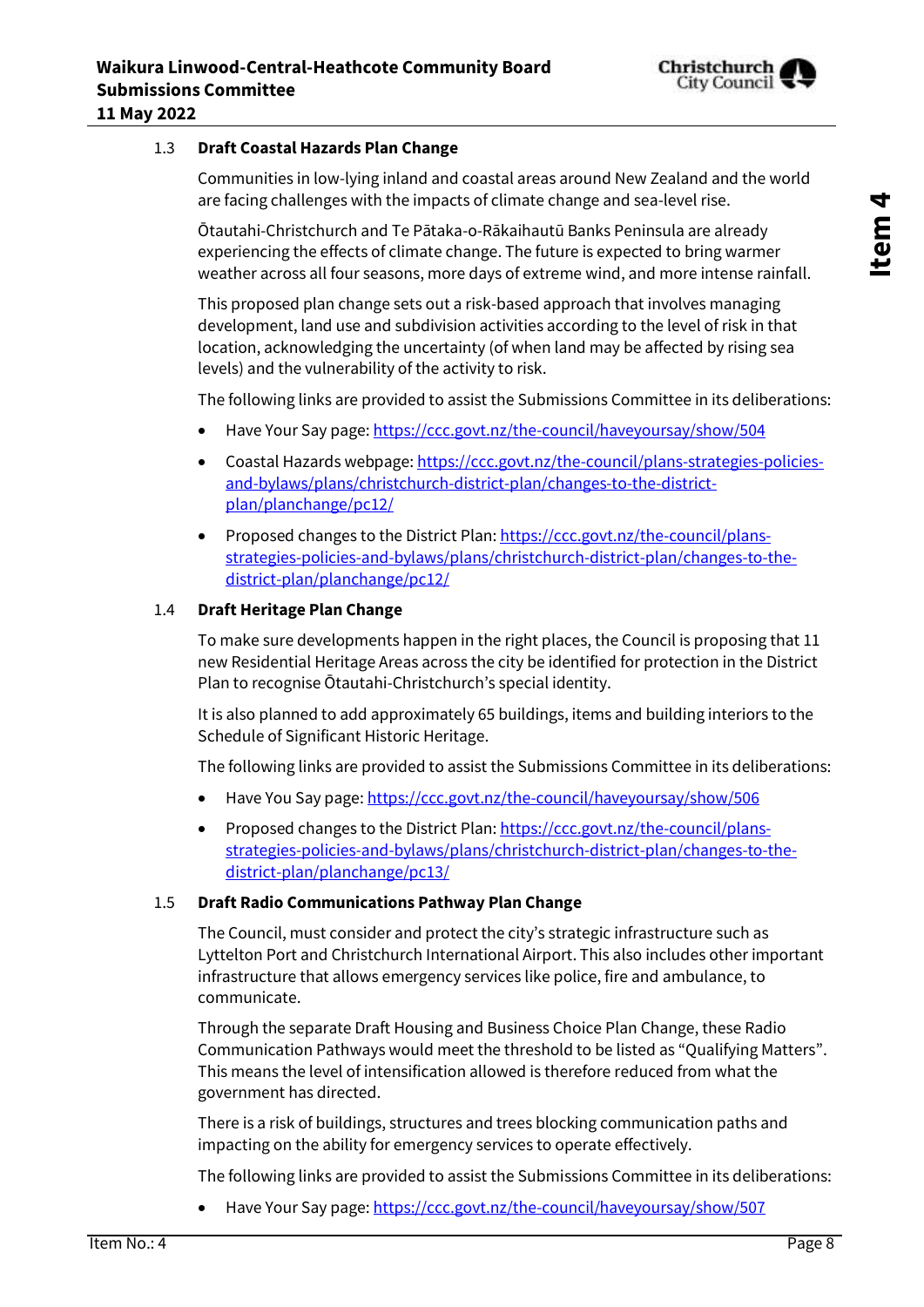

- Proposed changes to the District Plan[: https://ccc.govt.nz/the-council/plans](https://ccc.govt.nz/the-council/plans-strategies-policies-and-bylaws/plans/christchurch-district-plan/changes-to-the-district-plan/planchange/pc15/)[strategies-policies-and-bylaws/plans/christchurch-district-plan/changes-to-the](https://ccc.govt.nz/the-council/plans-strategies-policies-and-bylaws/plans/christchurch-district-plan/changes-to-the-district-plan/planchange/pc15/)[district-plan/planchange/pc15/](https://ccc.govt.nz/the-council/plans-strategies-policies-and-bylaws/plans/christchurch-district-plan/changes-to-the-district-plan/planchange/pc15/)
- 1.6 Feedback closes on all four Draft Plan Changes on Friday 13 May 2022.

### **2. Officer Recommendations Ngā Tūtohu**

That the Waikura Linwood-Central-Heathcote Community Board Submissions Committee:

- 1. Receives the Report
- 2. Considers preparing feedback on behalf of the Board on the Draft Housing and Business Choice Plan Change.
- 3. Considers preparing feedback on behalf of the Board on the Draft Coastal Hazards Plan Change.
- 4. Considers preparing feedback on behalf of the Board on the Draft Heritage Plan Change.
- 5. Considers preparing feedback on behalf of the Board on the Draft Radio Communications Pathway Plan Change.
- 6. Notes that given the consultation timetable, the Submissions Committee will exercise its delegated authority to complete and lodge feedback on behalf of the Board.
- 7. Delegates to the Committee Chairperson and Board Chairperson to authorise the Board submission to be submitted.

## **Attachments / Ngā Tāpirihanga**

There are no attachments for this report.

In addition to the attached documents, the following background information is available:

| <b>Document Name</b> | <b>Location / File Link</b> |
|----------------------|-----------------------------|
|                      |                             |

## **Confirmation of Statutory Compliance / Te Whakatūturutanga ā-Ture**

Compliance with Statutory Decision-making Requirements (ss 76 - 81 Local Government Act 2002). (a) This report contains:

- (i) sufficient information about all reasonably practicable options identified and assessed in terms of their advantages and disadvantages; and
- (ii) adequate consideration of the views and preferences of affected and interested persons bearing in mind any proposed or previous community engagement.
- (b) The information reflects the level of significance of the matters covered by the report, as determined in accordance with the Council's significance and engagement policy.